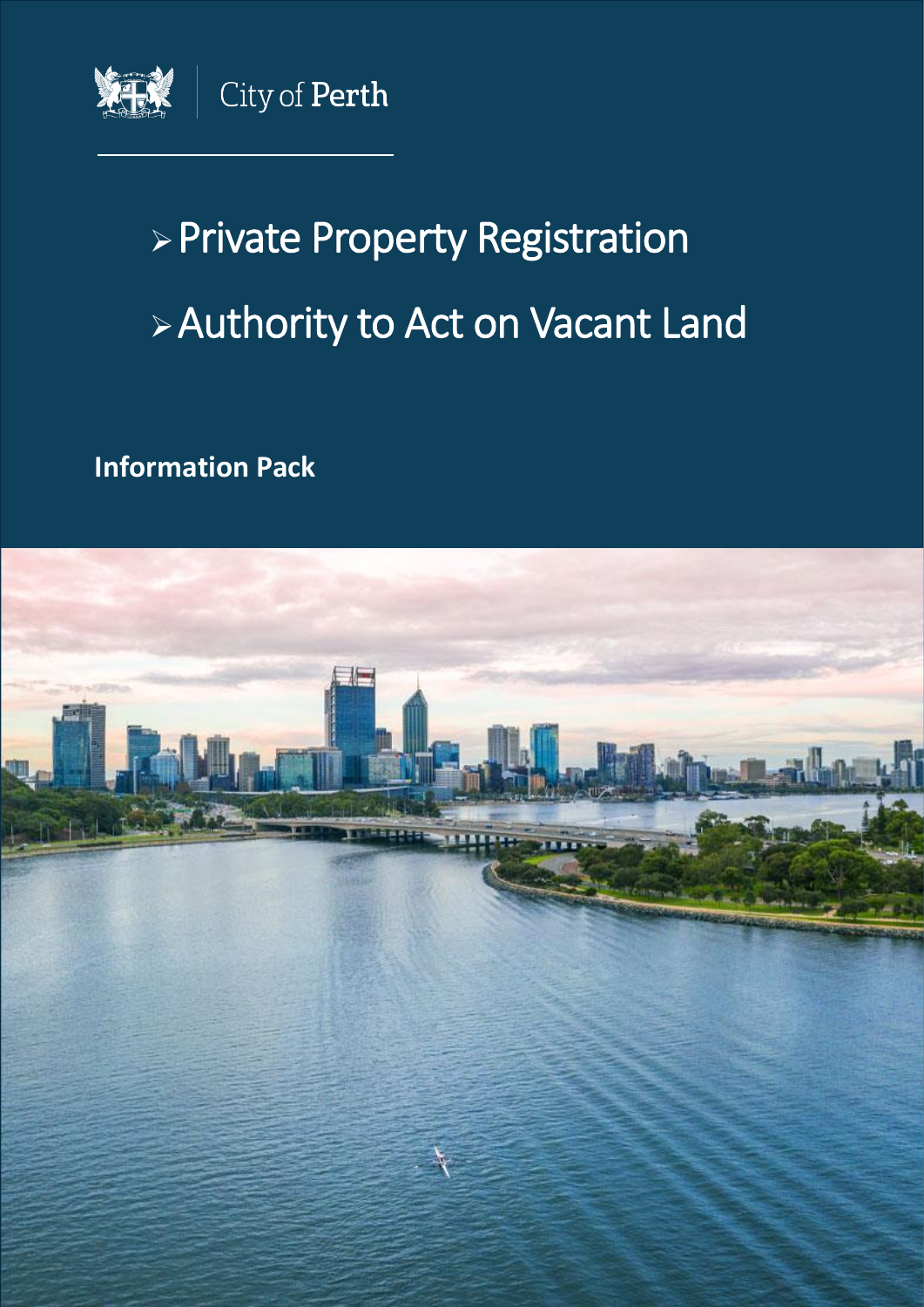#### **WHAT IS A PRIVATE PROPERTY/AUTHORITY TO ACT ON VACANT LAND REGISTRATION?**

A Private Property Registration (PPR) or Authority to Act on Vacant Land (AAVL) is an agreement between the City of Perth (the City) and land owners or occupiers of private property to deter illegal or unauthorised parking on private property.

## **DO I NEED A PRIVATE PROPERTY REGISTRATION?**

You may need a PPR should unauthorised vehicles prevent owners, tenants, staff or customers from being able to park on your property.

The PPR Agreement enables the provisions of the City's Parking Local Law to extend to private land. The authorised complainant can request a parking officer from the City to issue an infringement notice. Once a PPR is in place, parking officers can attend the area as part of a regular patrol or upon request and will encourage compliance with parking rules and regulations.

Properties where access can only be gained by using a key/swipe card /code or other device are not eligible to apply, unless the property includes open areas which are accessible by the public.

*Please be advised that it is your responsibility to ensure that all parking bays on the private property have been properly licensed with the Department of Transport. For further information refer to link below.* 

[www.transport.wa.gov.au/mediaFiles/projects/PROJ\\_P\\_LicensedParkingPerthGuide.pdf](www.transport.wa.gov.au/mediaFiles/projects/PROJ_P_LicensedParkingPerthGuide.pdf)

# **DO I NEED AN AUTHORITY TO ACT ON VACANT LAND?**

You may need an AAVL to prevent illegal parking on vacant land.

# **WHAT DO YOU GET FOR REGISTERING YOUR PROPERTY WITH THE CITY?**

When an agreement is in place, the City has the ability to conduct parking patrols on private land and infringe any vehicle parked either:

a) without permission, or

b) not in accordance with permission. For example, fail to display a permit or parked longer than the time limits or

c) parked contrary to signage (vacant land).

The City will also supply, install and maintain signs at our cost.

#### **GENERAL INFORMATION**

#### **Private Property /Authority to Act on Vacant Land Registration:**

For the City to act against any vehicle parked unlawfully on private property, the property owner is required to register their property with the City.